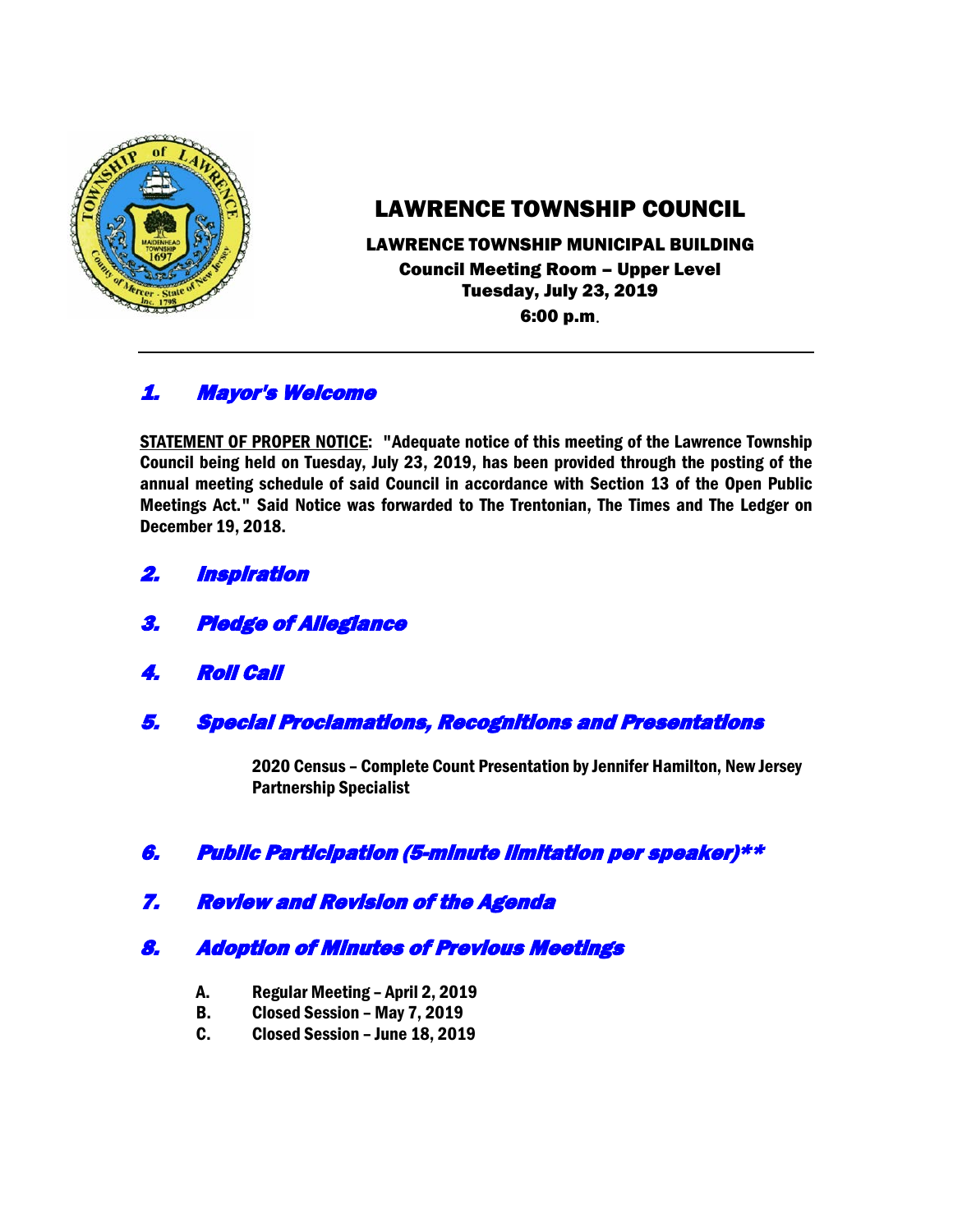# 9. Awarding and/or Rejecting of Bids\*

- A. Authorizing Awarding Contract for the Village Park Pole Replacement
- B. Authorizing Awarding Contract for the 2019 Concrete Improvement Program

### 10. Introduction of Ordinances**\*\***

- A. AN ORDINANCE AMENDING CHAPTER 435 OF THE LAWRENCE TOWNSHIP ADMINISTRATIVE CODE ENTITLED "VEHICLES AND TRAFFIC" – Federal City Road Speed Limit
- B. AN ORDIINANCE AMENDING CHAPTER 435 OF THE LAWRENCE TOWNSHIP ADMINISTRATIVE CODE ENTITLED "VEHICLES AND TRAFFIC" – Eggert Crossing Road Speed Limit
- C. AN ORDINANCE OF THE TOWNSHIP OF LAWRENCE, IN THE COUNTY OF MERCER, NEW JERSEY, PROVIDING FOR THE SPECIAL ASSESSMENT OF A PORTION OF THE COST RELATING TO LEAD SERVICE LINE REPLACEMENTS AND APPROVING THE EXECUTION OF A SHARED SERVICES AGREEMENT IN CONNECTION THEREWITH

## 11. Adoption of Ordinances\*

- A. Ordinance No. 2331-19 AN ORDINANCE AMENDING ORDINANCE NO. 2319-19 OF THE TOWNSHIP OF LAWRENCE-UNCLASSIFIED AND/OR EXEMPT, SEASONAL, EMERGENCY (NON-UNION) EMPLOYEES FOR 2018-2019
- B. Ordinance No. 2332-19 AN ORDINANCE ADOPTING A CODIFICATION AND REVISION OF THE ORDINANCES OF THE TOWNSHIP OF LAWRENCE, COUNTY OF MERCER, STATE OF NEW JERSEY PROVIDING FOR THE MAINTENANCE OF SAID CODE; REPEALING AND SAVING FROM REPEAL CERTAIN ORDINANCES NOT INCLUDED THEREIN; ESTABLISHING A PENALTY FOR ALTERING OR TAMPERING WITH THE CODE; AND MAKING CERTAIN CHANGES IN PREVIOUSLY ADOPTED **ORDINANCES**
- C. Ordinance No. 2333-19 AN ORDINANCE AMENDING THE ADMINISTRATIVE CODE OF THE TOWNSHIP OF LAWRENCE, ENTITLED 'MEETINGS OF COUNCIL'
- D. Ordinance No. 2334-19 ORDINANCE AUTHORIZING THE PRIVASTE SALE OF CERTAIN LANDS OF THE TOWNSHIP OF LAWRENCE, COUNTY OF MERCER NOT NEEDED FOR PUBLIC USE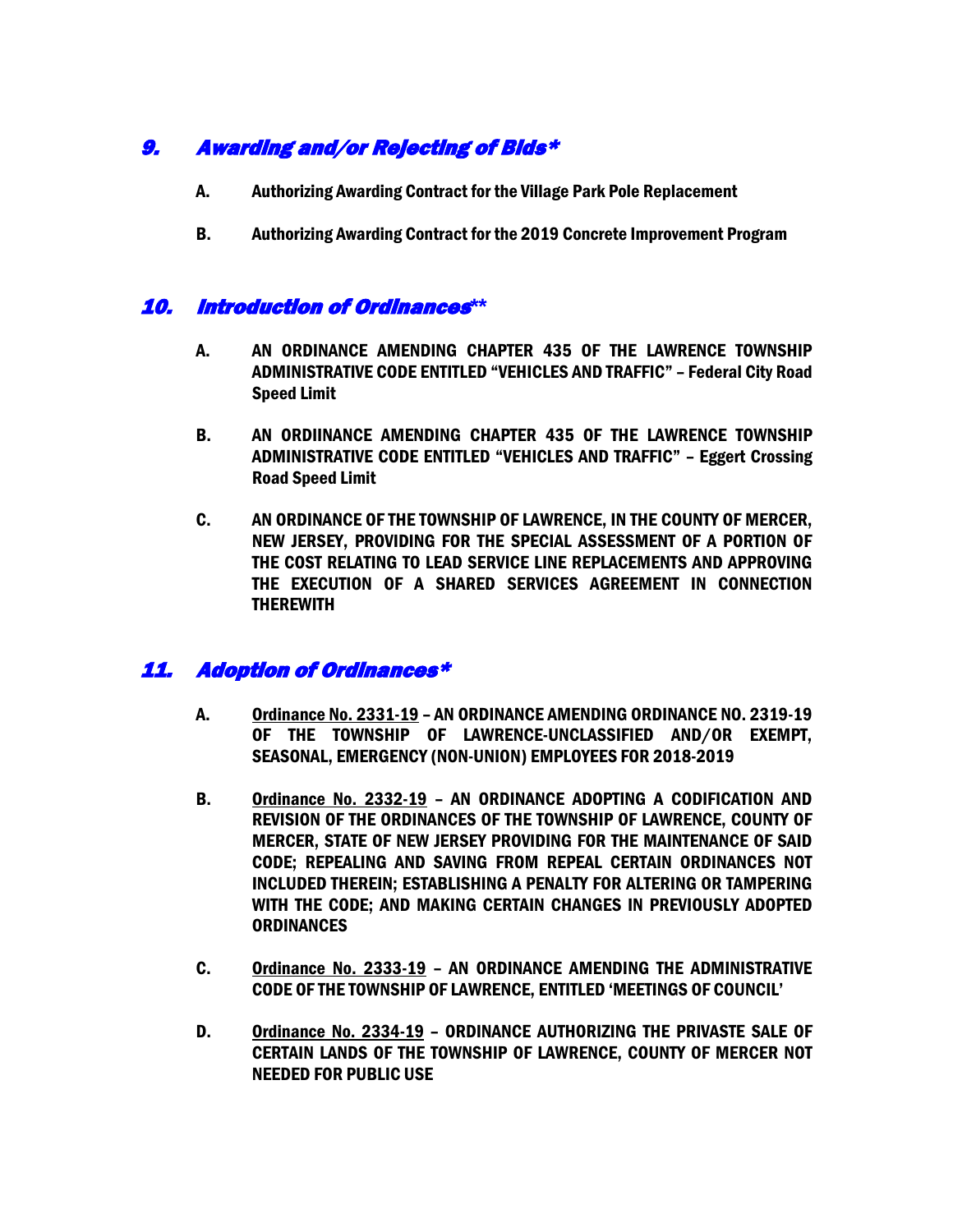- 12. Manager's Report
- 13. Attorney's Report
- 14. Clerk's Report
- 15. Unfinished Business
- 16. New Business
- 17. Public Participation (3-minute limitation per speaker) \*\*

### 18. Resolutions

A. Bond Acceptance

#### B. Bond Release

- 1) Authorizing Full Release of On-Site Improvement Bond for Lidle US, LLC, SP-05/16
- 2) Authorizing Full Release of Roadway Improvement Bond for Lidle US, LLC, SP-05/16
- 3) Authorizing Partial Release of Performance Bond for Liberty Towers/CIG Towers, LLC, SP-08/10

#### C. Escrow Release

- 1) Authorizing Full Release of Escrow for 112 Franklin Corner Road, SP-02/15
- 2) Authorizing Full Release of Escrow for Lidl US, LLC, SP-05/15

#### D. Refunds

- 1) Authorizing Zoning Fee Refund for 125 Smithfield Avenue
- 2) Authorizing Construction Permit Fee Refund for 601 Nathan Hale Avenue
- 3) Authorizing a Property Transfer Inspection Fee Refund for 21 Gainsboro Road
- 4) Authorizing Refund of for Cancelation of Mulch Delivery
- 5) Authorizing Recreation Fee Refund
- 6) Authorizing Refund of Tax Overpayments
- 7) Authorizing Full Release of Initial Affordable Housing Payment to Lidl US, LLC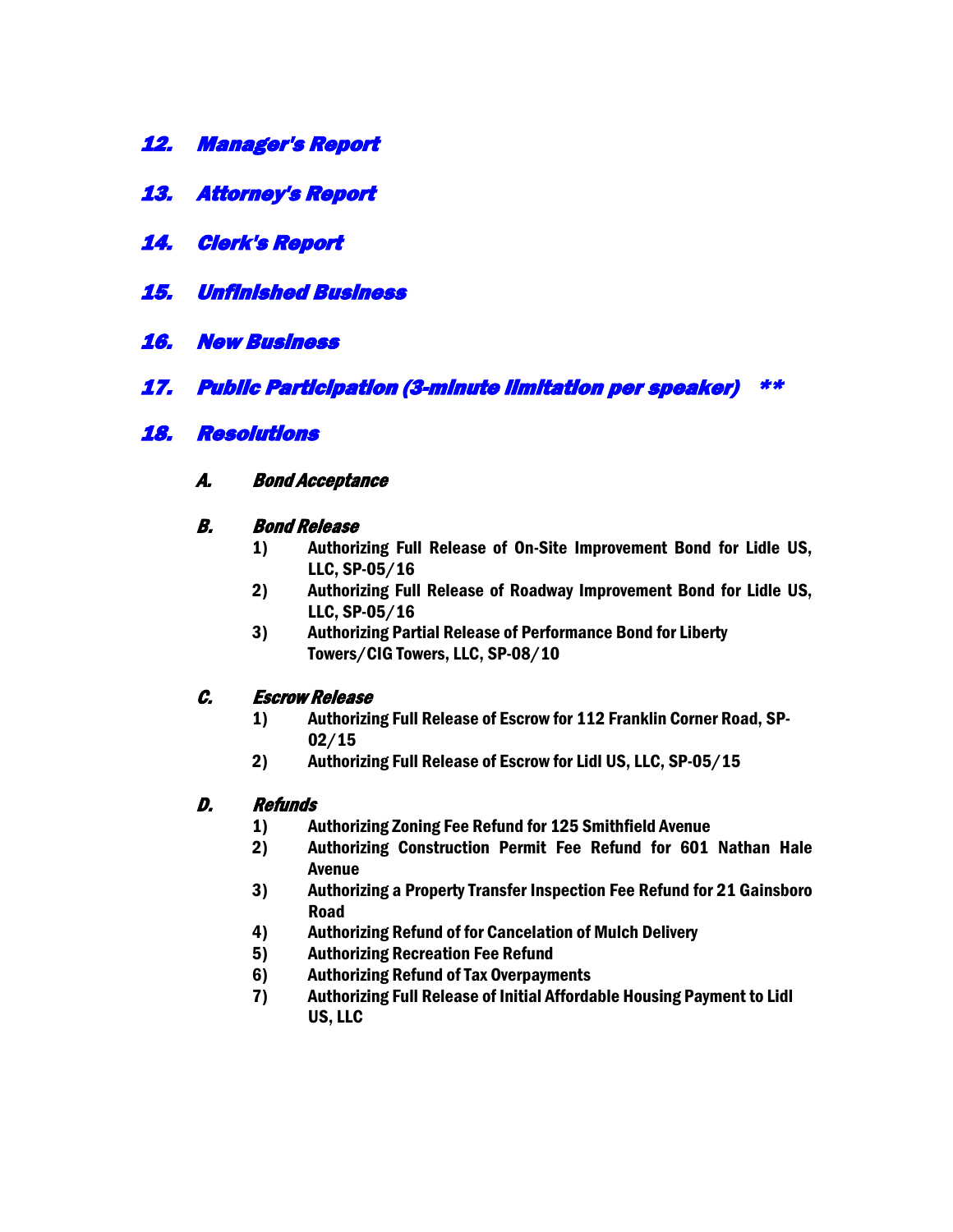# E. Special Items of Revenue

- 1) Authorizing a Special Item of Revenue from NJDEP for Hazardous Discharge Site Remediation Grant for the Pit Stop Service Station - \$239,524.00
- 2) Authorizing a Special Item of Revenue from the State of New Jersey for Alcohol Education Rehabilitation Fund - \$241.12

# F. Professional Services Agreements

- 1) Authorizing a Professional Services Agreement for Master Plan Amendments – Open Space and Recreation Plan Element
- 2) Authorizing a Professional Services Agreement for Improvements to Veterans' Park Comfort Station
- 3) Authorizing a Professional Services Agreement for the Administration of the Affordable Housing Program
- 4) Authorizing Amending the Professional Services Agreement for the Planning Board Attorney
- 5) Authorizing Amending the Professional Services Agreement for Special Counsel for Labor Negotiations
- 6) Authorizing a Professional Services Agreement for Master Plan Amendments – Circulation Element and Recreation and Open Space **Inventory**
- 7) Authorizing a Professional Services Agreement for the Lawrence-Hopewell Trail – Pretty Brook Road Segment
- 8) Authorizing a Professional Services Agreement for Subcode Officials for Fire and Elevator Inspections for the Construction Office
- 9) Authorizing a Professional Services Agreement for Princeton Pike Roadway Improvements
- 10) Authorizing Amending the Professional Services Agreement for Replacement of In-Pavement Lights

## G. Grants

- 1) Authorizing Implementation of Land Management Practices for the Lawrence Nature Center EQUIP Grant Application
- 2) Authorizing Small Cities Grant Pedestrian Sidewalks, Enhancements and ADA Improvements for the Brunswick Pike Area (Fair Housing **Statement**
- 3) Authorizing Small Cities Grant Pedestrian Sidewalks, Enhancements and ADA Improvements for the Brunswick Pike Area (Authorization to Sign Application)
- 4) Authorizing Small Cities Grant Pedestrian Sidewalks, Enhancements and ADA Improvements for the Brunswick Pike Area (Citizen Participation Plan)
- 5) Authorizing Small Cities Grant Pedestrian Sidewalks, Enhancements and ADA Improvements for the Brunswick Pike Area (Grant Management Plan)